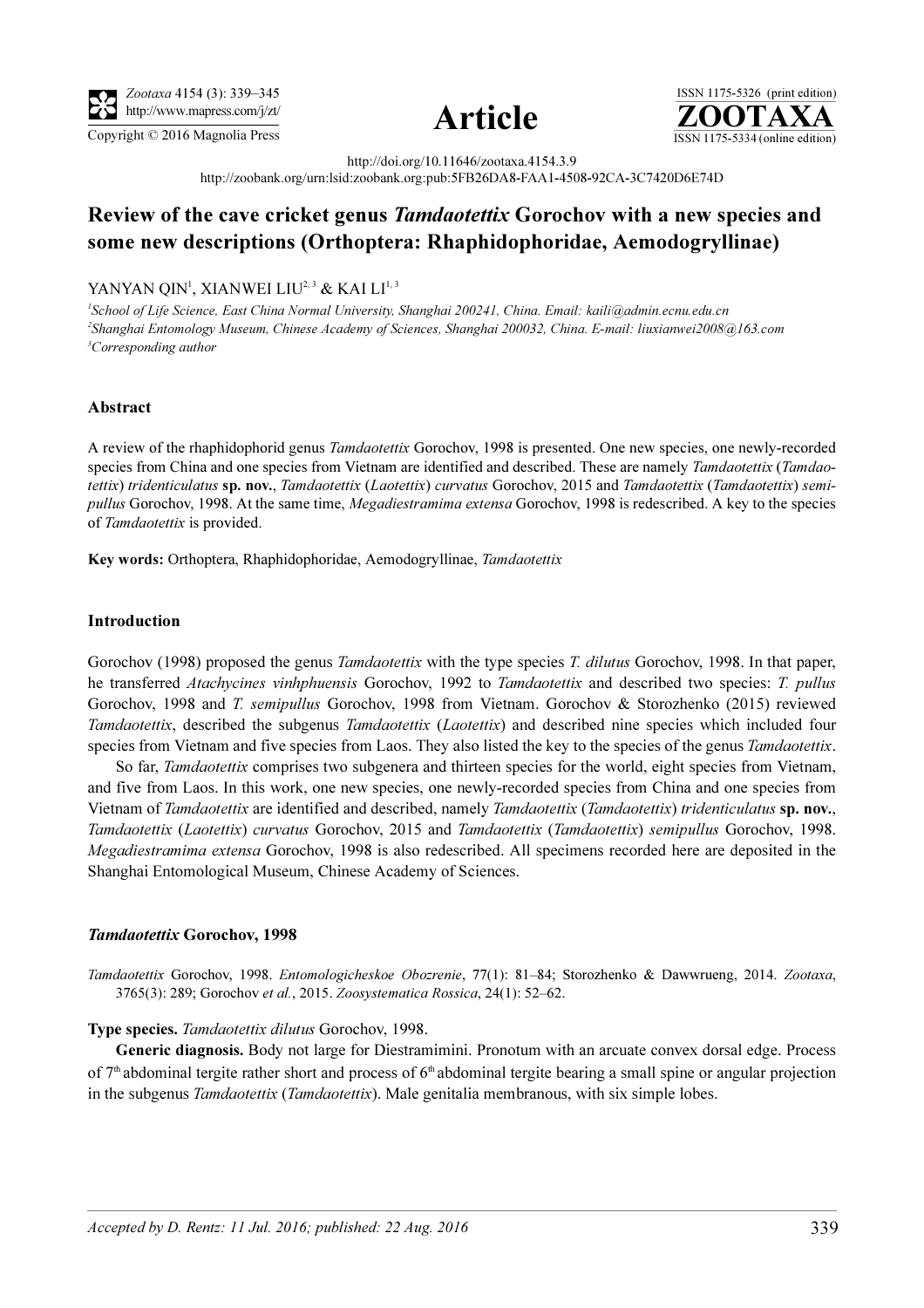### Key to the species of the genus of Tamdaotettix

| $\mathbf{1}$   | 6 <sup>th</sup> abdominal tergite with spine or small angular projection; genitalia with a pair of long dorso-lateral lobes. Female: subgeni-              |
|----------------|------------------------------------------------------------------------------------------------------------------------------------------------------------|
|                |                                                                                                                                                            |
| $\blacksquare$ | 6 <sup>th</sup> abdominal tergite without spine or angular projection; genitalia with a pair of short dorso-lateral lobes. Female: subgenital              |
|                |                                                                                                                                                            |
| 2              | 6 <sup>th</sup> abdominal tergite with straight or slightly sinuate spine or small angular projection; basal portion of process of 7 <sup>th</sup> abdomi- |
|                |                                                                                                                                                            |
|                | $6th$ abdominal tergite with strongly curved spine or small angular projection; basal part of process of $7th$ abdominal tergite                           |
| 3              |                                                                                                                                                            |
|                |                                                                                                                                                            |
| 4              |                                                                                                                                                            |
|                | Process of 6 <sup>th</sup> abdominal tergite distinctly surpassing apex of process of 7 <sup>th</sup> abdominal tergite T. (T.) pullus Gorochov, 1998      |
|                |                                                                                                                                                            |
| 5              |                                                                                                                                                            |
|                |                                                                                                                                                            |
| 6              | Process of paraproct distinctly longer than remainder of paraproct and with small angular projection at apex                                               |
|                |                                                                                                                                                            |
|                |                                                                                                                                                            |
|                | T. (T.) aculeatus Gorochov, 1998.                                                                                                                          |
|                | $6th$ abdominal tergite with larger spine directed upwards; process of $7th$ abdominal tergite with rather smooth lateral margines                         |
| 7              |                                                                                                                                                            |
|                |                                                                                                                                                            |
| $\blacksquare$ | $6th$ abdominal tergite with smaller angular spine; process of $7th$ abdominal tergite with denticulate lateral margines and its apex                      |
|                |                                                                                                                                                            |
| 8              |                                                                                                                                                            |
|                |                                                                                                                                                            |
| 9              | Process of $7th$ abdominal tergite with round apex; process of paraproct rather straight, directed posteriorly                                             |
|                |                                                                                                                                                            |
|                | Process of $7th$ abdominal tergite with slightly concave or transverse apex; process of paraproct curved upwards 10                                        |
| 10             | Process of paraproct distinctly shorter than process of $7^{\text{th}}$ abdominal tergite; paraproct with round apex, slightly thickened                   |
|                | $\ldots$ $T_{\ldots}$ (L.) curvatus Gorochov, 2015                                                                                                         |
|                |                                                                                                                                                            |
|                |                                                                                                                                                            |
| 11             |                                                                                                                                                            |
|                |                                                                                                                                                            |

### 1. Tamdaotettix (Tamdaotettix) semipullus (Gorochov, 1998)

(Figs. 1–2)

Tamdaotettix (Tamdaotettix) semipullus Gorochov,1998. Entomologicheskoe Obozrenie, 77(1): 84, figs. 75–84.

Description. Male. Body large (see below), shining. Head with fastigium of vertex divided into two conical tubercles, completely fused. Legs long and slender; fore femora about 1.5 times as long as the pronotum, beneath unarmed, external genicular lobe with a long movable spur; fore tibiae beneath with 2 external and 2 internal spurs, between the paired apical spurs with a short spur. Mid femora with a long movable spur on the external and internal genicular lobe; mid tibiae beneath with 2 external and 1 internal spur(s), between the paired apical spurs with a short spur. Hind femora beneath with 6 inter spines and without outer spines; hind tibiae above with 33–45 outer spines and 28–39 inter spines, inner subapical spur of hind tibiae slightly shorter than hind metatarsus. Hind metatarsus with 3 dorsal spines. Process of  $6<sup>th</sup>$  abdominal tergite with a small angular projection (Fig. 1). Basal part of  $7<sup>th</sup>$  abdominal tergite distinctly wider than apex (Fig. 1). Paraproct long and apex with a small angular projection (Fig. 2).

Female. Unknown.

Coloration. Body dark brown. Four anterior tergites shining. Legs light brown, hind femora yellowish brown. **Measurements.** (length in mm) Body  $\beta$ 14.0; pronotum  $\beta$ 6.5; fore femora  $\beta$ 10.0; hind femora  $\beta$ 20.5; hind tibiae  $\sqrt{22.0}$ .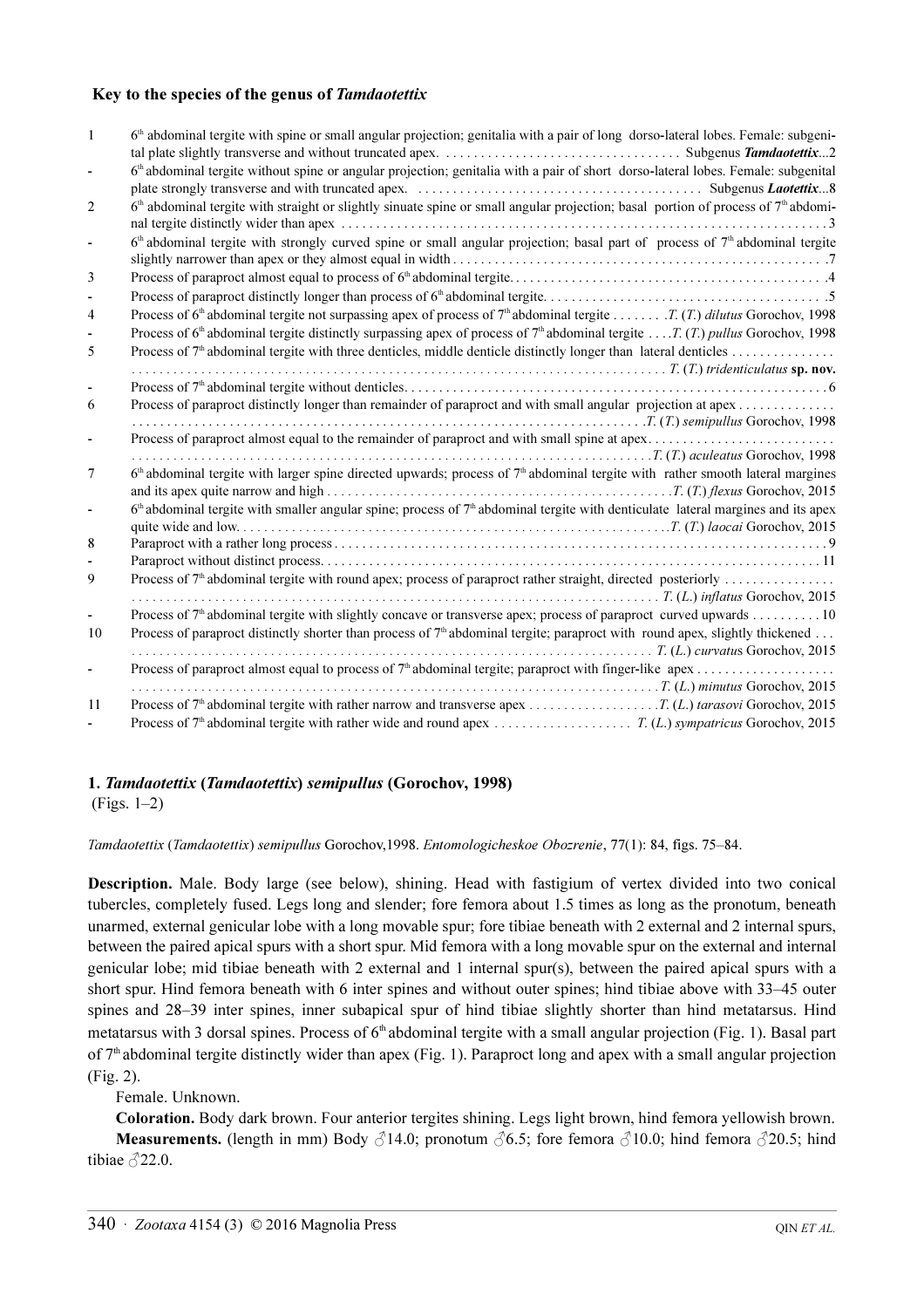Material examined. 1♂, Mt. Bavi, Tonkin, Vietnam, 1941.VII, alt. 800–1000m, collected by A. De. Cooman. Distribution. Vietnam (Tonkin, Vinh Phu).

Discussion. This species is very similar to *Tamdaotettix (Tamdaotettix) aculeatus* Gorochov, 2015, but differs from the latter in: process of male paraproct distinctly longer than the rest part of paraproct and with a small angular projection at apex.



FIGURES 1–2. Tamdaotettix (Tamdaotettix) semipullus Gorovhov, 1998. 1. Abdominal apex, dorsal view; 2. Abdominal apex, lateral view; scale bars=2mm.

## 2. Tamdaotettix (Laotettix) curvatus (Gorochov, 2015)

(Figs. 3–4)

Tamdaotettix (Laotettix) curvatus Gorochov, 2015. Zoosystematica Rossica, 24(1): 54, figs. 18–24.

Description. Male. Body small sized, shining. Head with fastigium of vertex divided into two conical tubercles, completely fused. Legs long and slender; fore femora about 1.2 times as long as the pronotum, beneath unarmed, external genicular lobe with a long movable spur; fore tibiae beneath with 2 external and 2 internal spurs, between the paired apical spurs with a short spur. Mid femora with a long movable spur on the external and internal genicular lobe; mid tibiae beneath with 2 external and 1 internal spur(s), between the paired apical spurs with a short spur. Hind femora beneath with 6 internal spines and without outer spines; hind tibiae above with 59–62 outer spines and 57–58 inter spines, inner subapical spur of hind tibiae longer than hind metatarsus. Hind metatarsus with 5 dorsal spines. Process of  $7<sup>th</sup>$  abdominal tergite with concave dorsal edge (Fig. 3). Process of  $6<sup>th</sup>$  abdominal tergite without projection (Fig. 3). Paraproct with a globularly rounded apex (Fig. 4).

## Female. Unkonwn.

Coloration. Body light brown. Pronotum with a light median band. Hind legs yellowish brown and femora with brown stripes.

**Measurements.** (length in mm) Body  $\beta$ 11.5; pronotum  $\beta$ 6.5; fore femora  $\beta$ 8.0; hind femora  $\beta$ 18.0; hind tibiae  $\triangle$ 19.0.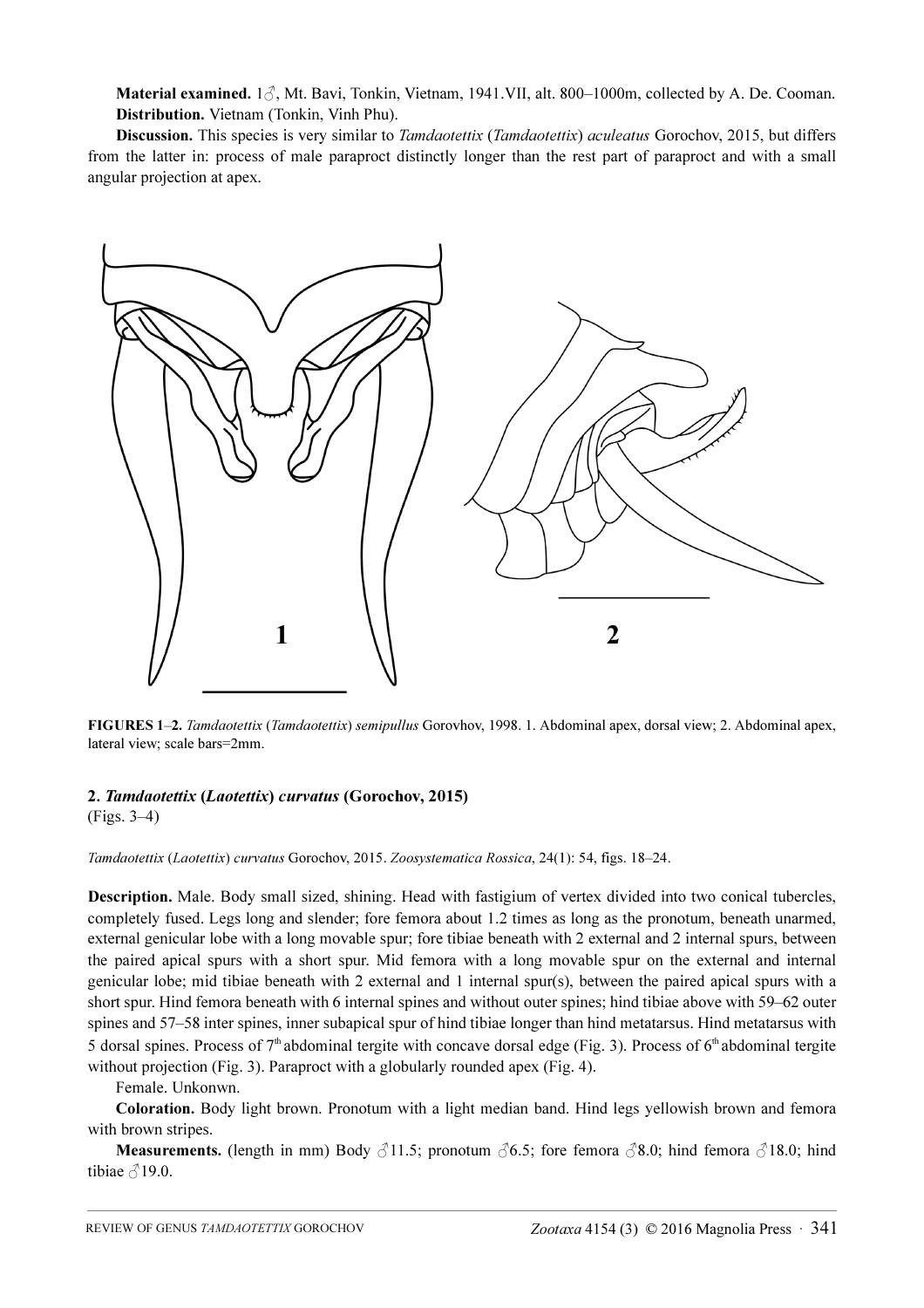Material examined.  $1\delta$ , Mengla, Yunnan, China, 1995. VII.23–27, collected by Liu Xian-Wei et al.. Distribution. China (Yunnan); Laos (Xieng Khouang).

Discussion. This species is very similar to *Tamdaotettix (Laotettix) minutus* Gorochov, 2015, but differs from the latter in: process of paraproct with a globularly round apex, process of  $7<sup>th</sup>$  abdominal tergite with concave dorsal edge.



FIGURES 3-4. Tamdaotettix (Laotettix) curvatus Gorochov, 2015. 3. Abdominal apex, dorsal view; 4. Abdominal apex, lateral view; scale bars=2mm.

## Tamdaotettix (Tamdaotettix) tridenticulatus sp. nov.

(Figs. 5–7)

Description. Male. Body intermediate sized, shining. Head with fastigium of vertex divided into two conical tubercles, completely fused. Legs long and slender; fore femora about 1.4 times as long as the pronotum, beneath unarmed, external genicular lobe with a long movable spur; fore tibiae beneath with 1–2 external and 2 internal spur(s), between the paired apical spurs with a short spur. Mid femora with a long movable spur on the external and internal genicular lobe; mid tibiae beneath with 2 external and 1 internal spur(s), between the paired apical spurs with a short spur. Hind femora beneath with 6 inter spines and without outer spines; hind tibiae above with  $40-43$ outer spines and 40–41 inter spines, arrange in clusters, inner subapical spur of hind tibiae slightly longer than hind metatarsus. Hind metatarsus with 3–6 dorsal spines. Process of 7<sup>th</sup> abdominal tergite with 3 denticles, middle denticle distinctly longer than lateral denticles. Process of  $6<sup>th</sup>$  abdominal tergite with a spine-like projection (Fig. 5). Paraproct rather short and compressed in profile (Fig. 6).

Female. Subgenital plate nearly semicircular and apex blunt (Fig. 7). Ovipositor shorter than the half of hind femora.

Coloration. Body dark black. Some individuals with a greyish white band on the tergite. Fore and mid leg darkish. Hind leg yellowish brown and hind femora with dark stripes.

**Measurements.** (length in mm) Body  $\beta$ 11.0–12.0,  $\Omega$ 10.0–12.0; pronotum  $\beta$ 5.5–6.0,  $\Omega$ 5.0–6.0; fore femora ♂8.0, ♀7.0–9.5; hind femora ♂17.0–17.5, ♀16.5–19.5; hind tibiae ♂17.5–19.0, ♀16.0–20.5; ovipositor 6.0–6.5.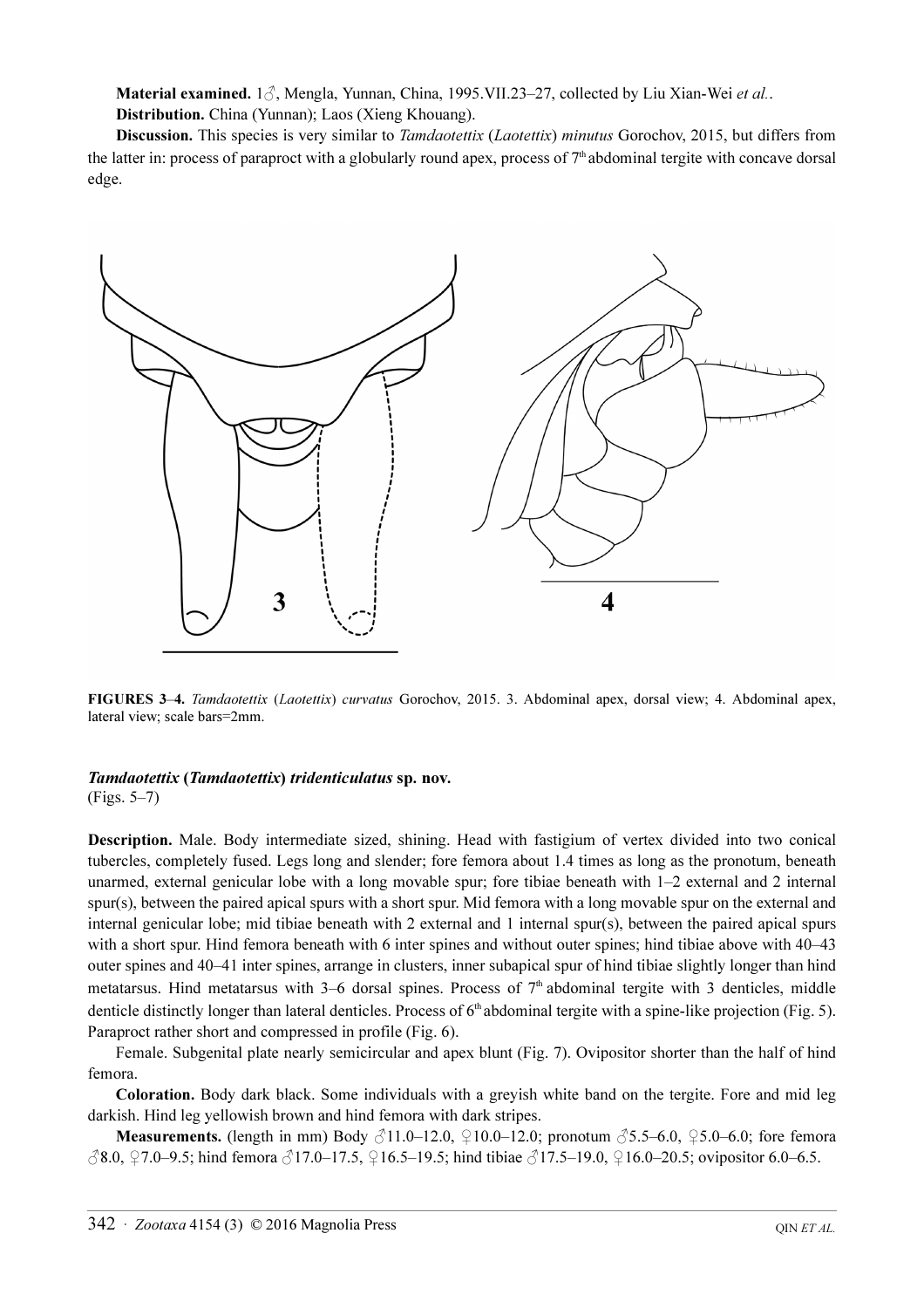Material examined. Holotype, 1♂, Jiuwan Mountain, Guangxi, alt. 1200m, 2015.VII.19, collected by Liu Xian-Wei et al.; paratype, 2♀♀, same data as holotype; 1♂1♀, Daming Mountain, Guangxi, China, alt. 1250m, 2013.VII.19–25, collected by Liu Xian-Wei et al.; 1♀, Leigong Mountain, Guizhou, China, alt. 690–800m, 2015.VIII.1-2, collected by Sun Mei-Ling; 13, Leigong Mountain, Guizhou, China, alt. 1530-2160m, 2015.VII.28–30, collected by Qin Yan-Yan.

Distribution. China (Guangxi, Guizhou).



FIGURES 5–7. Tamdaotettix (Tamdaotettix) tridenticulatus sp. nov. 5. Abdominal apex of male, dorsal view; 6. Abdominal apex of male, lateral view; 7. Female subgenital plate and apex of ovipositor; scale bars=2mm.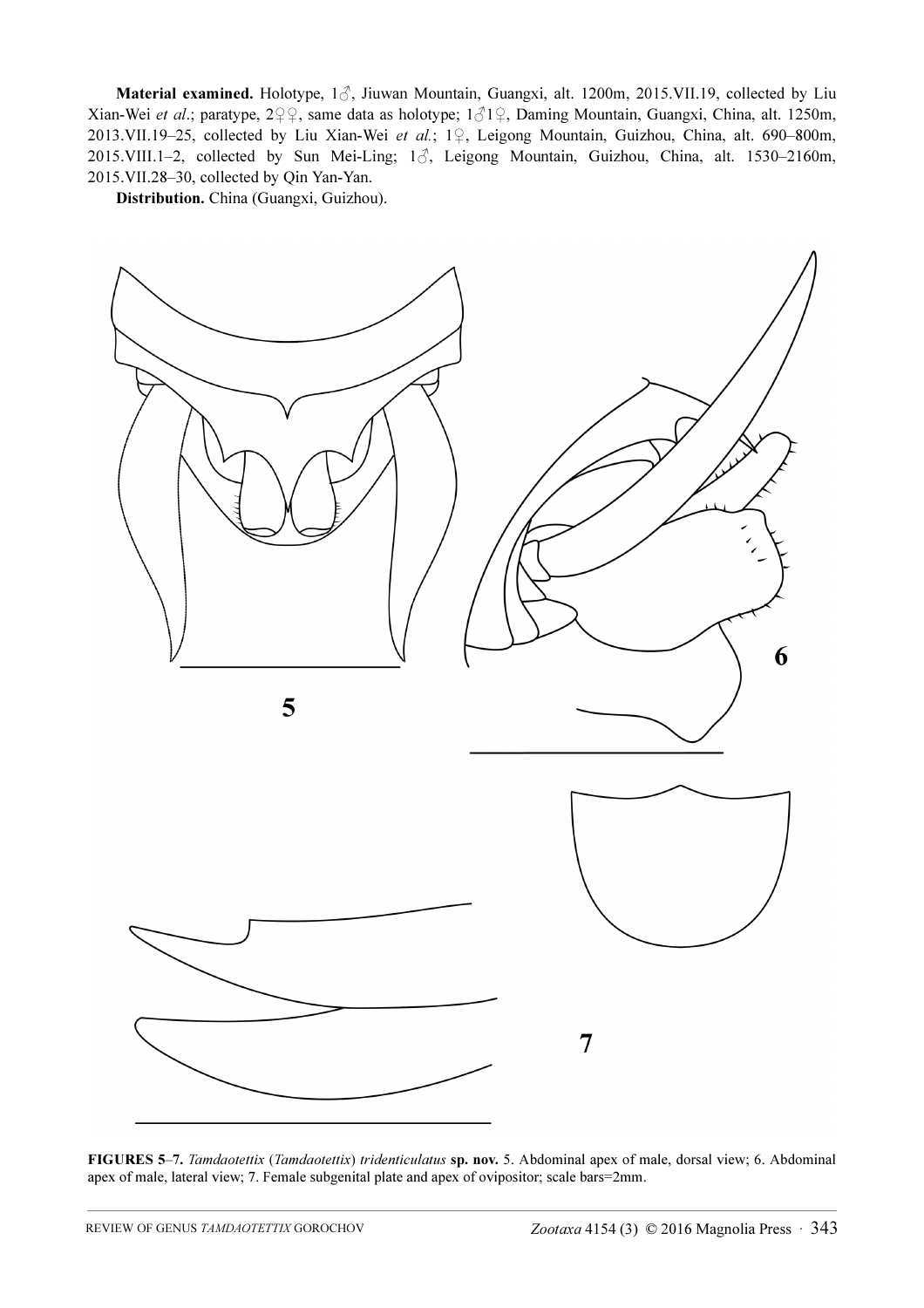Discussion. This species is very similar to Tamdaotettix (Tamdaotettix) aculeatus Gorochov, 2015, but differs from the latter in: process of 7<sup>th</sup> abdominal tergite with 3 denticles, middle denticle distinctly longer than lateral denticles and process of paraproct compressed in profile.

## Megadiestramima extensa Gorochov, 1998

(Figs. 8–10)

Megadiestramima extensa Gorochov, 1998. Entomologicheskoe Obozrenie, 77(1): 91–93, figs. 135–137.



FIGURES 8–10. Megadiestramima extensa Gorochov, 1998. 8. Abdominal apex of male, dorsal view; 9. Abdominal apex of male, lateral view; 10. Subgenital plate of female; scale bars=2mm.